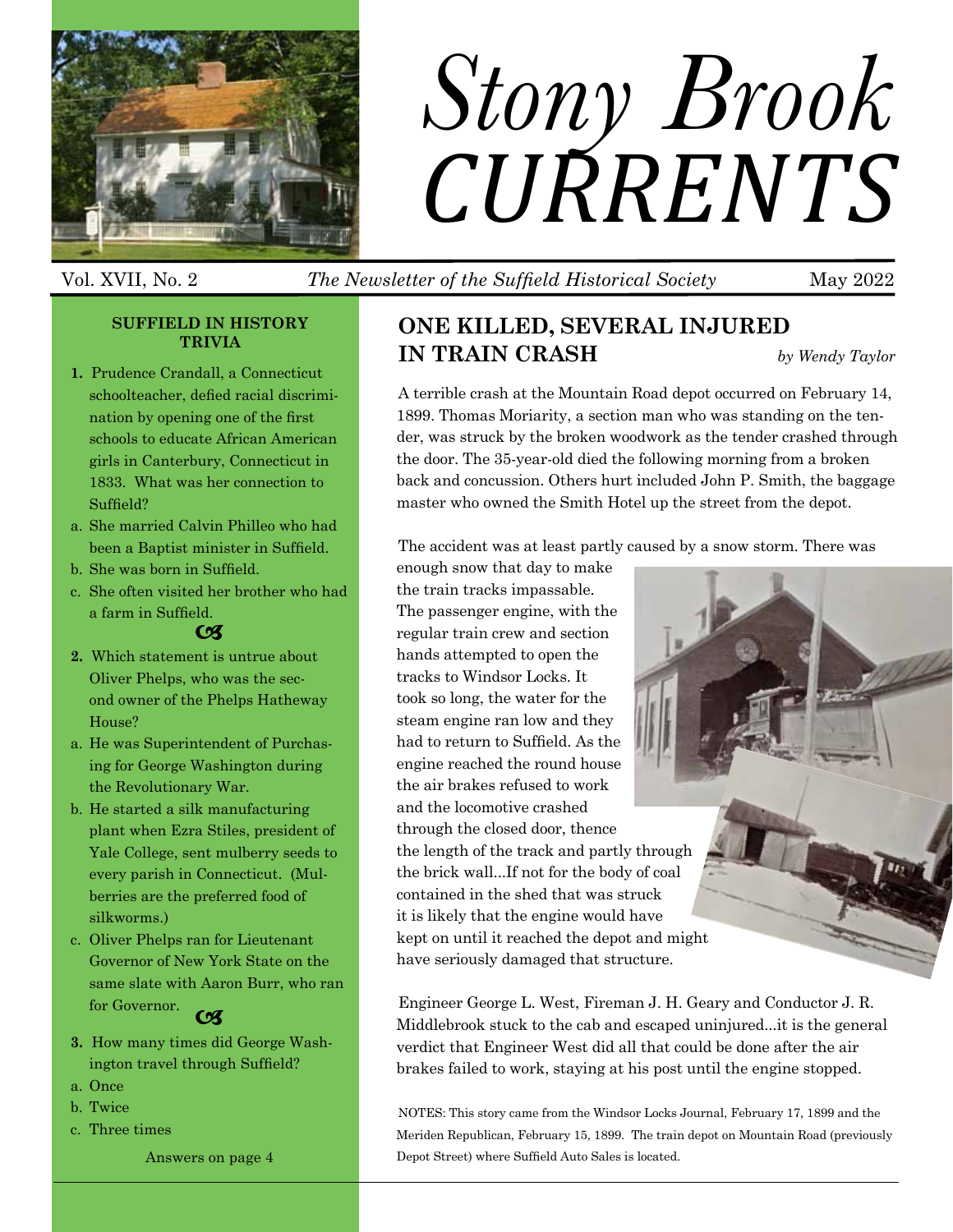### **2 WWII POW Postcard** *by Barry Sisk*

|                                                                                                                 | Determination & P. Wall                                |
|-----------------------------------------------------------------------------------------------------------------|--------------------------------------------------------|
| Kriegsgelangenenlager                                                                                           | his month do charty the rol at                         |
| Designation in the Construction and                                                                             |                                                        |
| of good to the stress have been presented up the cete further<br>Reserved and the second in a search of such as |                                                        |
| 1127 Christmasmar                                                                                               |                                                        |
| Postkarte<br>le most pleasent                                                                                   |                                                        |
| de Millers - Hen Washburn<br>in Prove                                                                           |                                                        |
| with a broad in all                                                                                             |                                                        |
| Clarke Branch and a<br><b>SALT AN STECK</b>                                                                     | monage Sublively                                       |
| 3072<br>Lager Reservations                                                                                      | <b>ANN GERRETIENT</b>                                  |
| TWO COLUMN TWO IS NOT THE OWNER.                                                                                | Land Kingled States and September<br><b>STATISTICS</b> |

Sometimes you discover amazing things when you review old family photo albums. Pamela Washburn Berry recently found a postcard addressed to her parents, John and Sarah Washburn of Suffield, from Lt. Robert Steele who was a prisoner of war in Germany.

While stationed at Bradley Army Air Field, Lt. Steele and his wife became friends with the Washburns. Lt. Steele was based in England in 1943 when he was shot down on his 23rd mission. He became a POW, first in Holland then in Germany. He was liberated in the spring of 1945.

Dated December 27, 1944, he writes from the POW camp: "It is Christmas afternoon and I remember so clearly the one we all spent together in your home two years ago today ... It would be most pleasant for me if I could greet you all with a "Merry Christmas" in person." Steele concludes by naming each Washburn family member and extending "my regards & best wishes for a New Year brimming with abundant health & happiness ... Would certainly enjoy a snapshot of you all including your new son. As Ever, Bob"

Here is a translation of some of the words on the displayed postcard:

> *Kriegsgefangenenpost* = war prisoner mail *Kriegsgefangenenlager* = prisoner of war camp *Gefangenennummer* = prisoner of war number *Gebuhrenfreil* = free mail.

Thank you to Peter Das for the translation and to Pam Berry for the pictures of the postcard.

# **Time Capsule Day! June 15**

Please join us for a picnic supper and time-capsule dedication Wednesday, June 15, 5:30 pm! Bring a memory of 2020-2022 to be placed in the Society's time capsule, which will be opened in 2070, Suffield's 400th anniversary. Capture a day of your life here in Suffield: bring us something you've written or pictures of your day. A typical day, an exceptional day – you decide. Some of the Society's most treasured artifacts are daybooks and journals whose owners described everyday life in Suffield decades ago. Help us record our lives for future residents!

Bring your time capsule contribution, a picnic supper, and lawn chairs. Desserts and entertainment will be provided by the Society.

**When George Hendee bought 500 acres to build the farm called Hilltop, he found an old Sikes family cemetery on the property. He preserved the cemetery and, in May of 1916, Mr.** 



**Hendee unveiled a boulder and bronze tablet in memory of David Sikes, who fought in the Revolutionary War, and listed other family members buried there.** 

# **The 1950 Census is Available**

In every decade since 1790, the United States has taken a census, listing people's names and residences and more information. Since the individual records are available only after 72 years, the 1950 was not available for public access until April 1, 2022. The handwritten information from the original lists was "translated" into printed form with OCR (Optical Character Recognition) technology, making it possible to search for and more easily read names. However the OCR process doesn't always recognize the handwriting in the census, so volunteers are needed to correct the transcript. You can find the database on the National Archives website. And by following the links you can volunteer to help transcribe and correct the text. Find more information at this link: *https://www. archives.gov/research/census/1950.*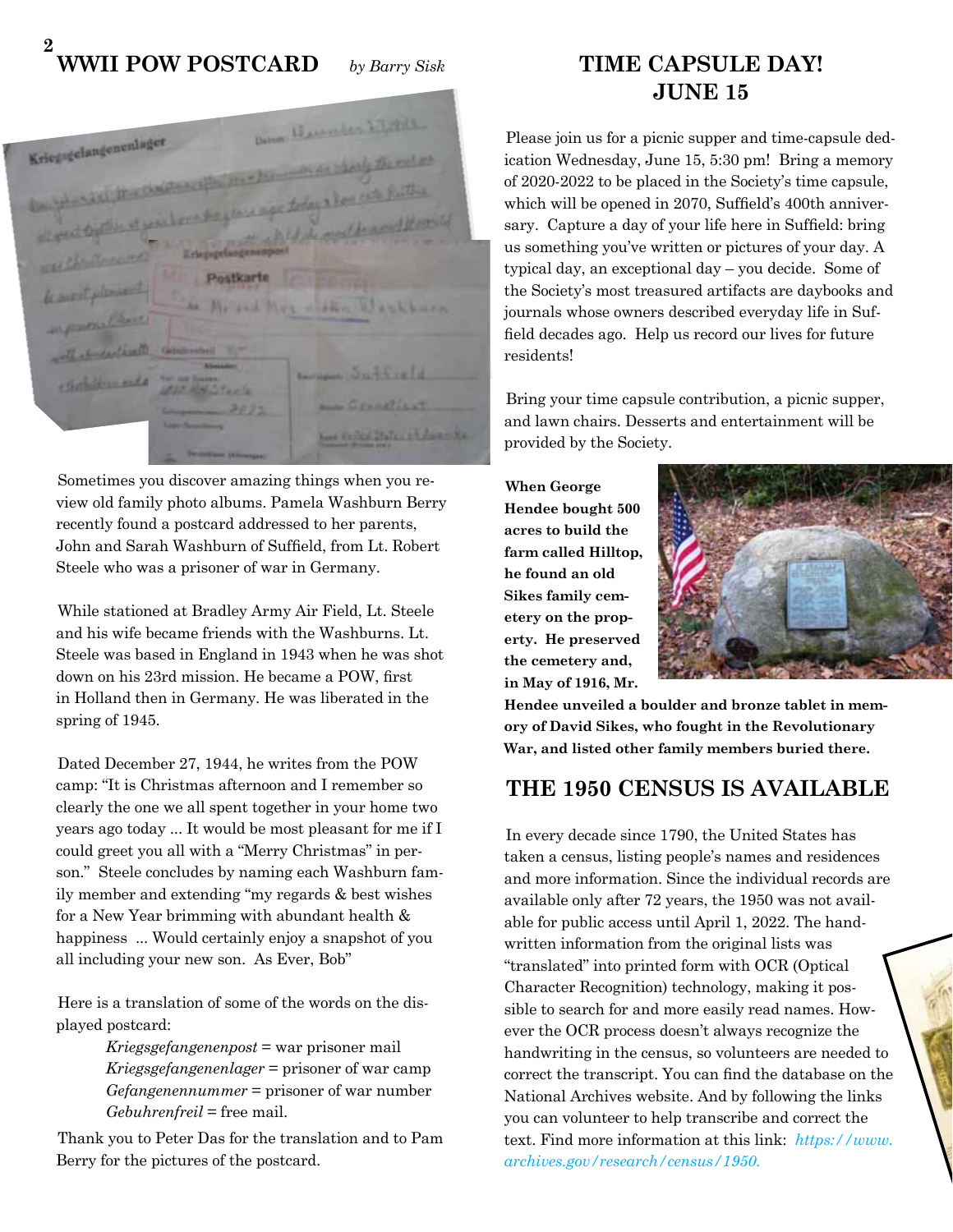# **Hostelers Came to Suffield in 1937**

Youth Hostels became a phenomena during the 1930's in America. The purpose was to promote a greater understanding of the world and make travel easier by providing low-cost accommodations, bicycle trails and foot paths. In September 1937, a Hosteler group came to Suffield via the train with their bicycles from New York City. The (Laurie) Tavino family waited at the train station for the arrival of the group from New York City. They took some great pictures, two of which are presented here. (Please let us know if you know anything more about this event in 1937.)

#### **President's Report** *by Art Sikes*

The Historical Society has taken a big step. This month, our first employee will come on board. Christine Ritok is our new Associate Curator. Over the last several years, even before the pandemic, the number of gifts and purchases that the Society acquired has increased. Lester has tried to keep up, but we have been getting farther behind. Christine will help to get these items into our collection, while doing other projects.

Christine comes to us from Deerfield Museum where one of her duties was working with their collection of early New England furniture. We will open the King House for tours on Wednesday and Saturday afternoons starting in May. Stop by and introduce yourself to Christine and see our new exhibit put together by Bob Stewart (in the shed room).

Now on to the next challenges: Finding space to store and display all of the items that we have received, and sprucing up our display items to welcome visitors.

> **This photo of a First National Bank of Suffield 1867 banknote for one dollar, superimposed on a sketch of the bank's long-time headquarters, was one of the 28 framed images donated recently to the Society by Peoples Bank after their interior renovation of FNBS's 1970 building. The gift includes paintings, engravings, photos, and a number of old postcard groups – a very nice present, indeed.** PHOTO BY LESTER SMITH



**This picture might have been taken** 

**near the train depot (which was near Suffield Auto Sales). Next: Two New York visitors touring Suffield on an unusual side-by-side tandem bicycle stop to chat with a native.** 



## **Concealment Shoe Found in Granby**

A few years ago the *Suffield Observer* ran a story by Laurie Tavino about the discovery of a "concealment shoe" in a house on East Street North. It was thought that these hidden shoes would protect the house from harmful spirits. When Morgan Hubbard of Granby found a concealment shoe behind the wall of her consignment shop, she con-

tacted SHS to see if we were interested. Laurie Tavino went over to take pictures and get the story.

The leather button boot with a low heel and straight toe cap dates from the 1880's. Also behind the wall was a cover of a German book with writing inside: "Lois Viets Cotton, Grade V, Age 10, Granby, Conn. Child of Mr. and Mrs. H.B. Cotton. I have 2 brothers = Robert Cotton 2 1/2, Henry C. Cotton 6."

When you're remodeling an old house, pay attention to the stuff behind your walls. You too might find a very old shoe. If you do, please contact us.